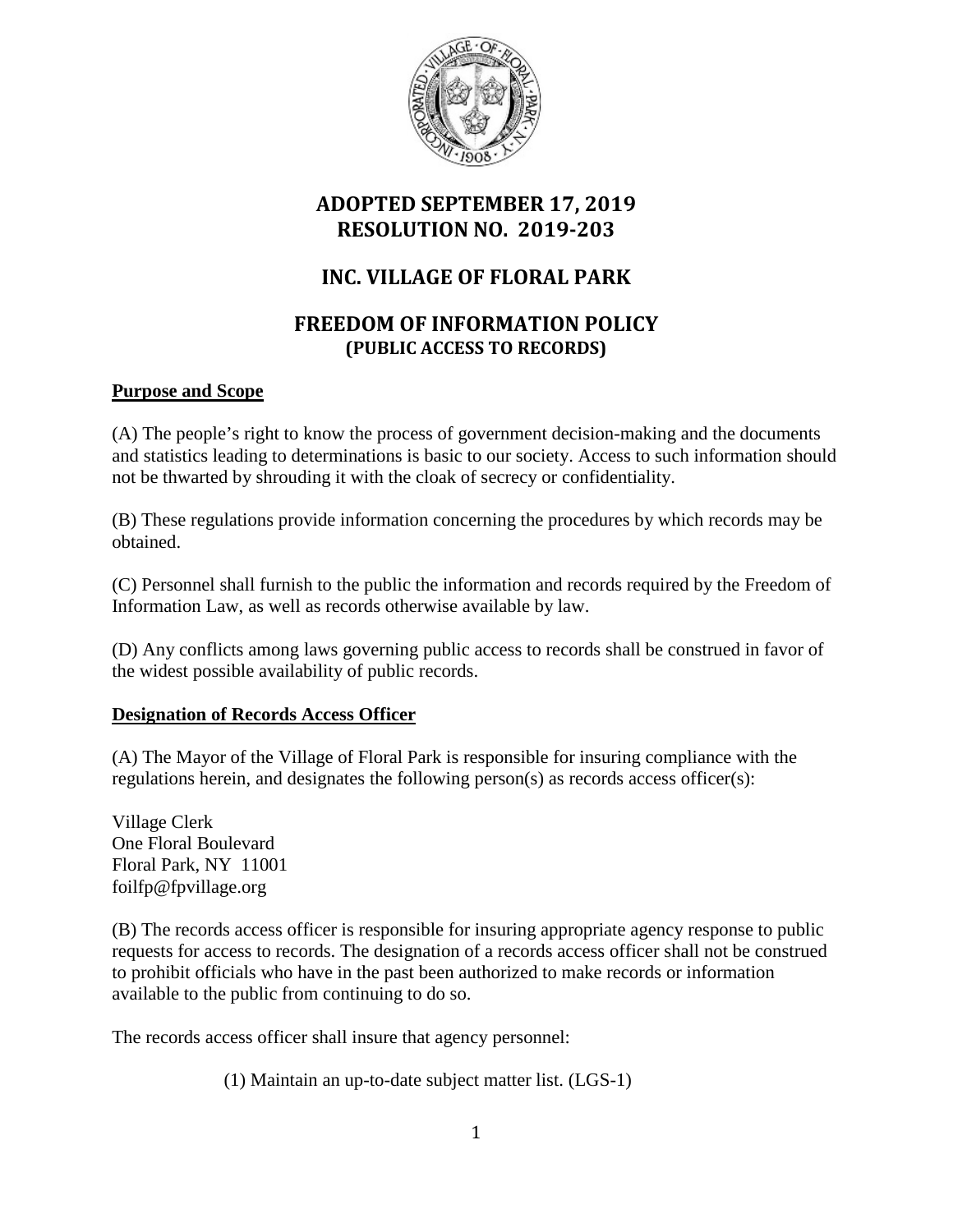

(2) Assist persons seeking records to identify the records sought, if necessary, and when appropriate, indicate the manner in which the records are filed, retrieved or generated to assist persons in reasonably describing records.

(3) Contact persons seeking records when a request is voluminous or when locating the records involves substantial effort, so that personnel may ascertain the nature of records of primary interest and attempt to reasonably reduce the volume of records requested.

(4) Upon locating the records, take one of the following actions:

(i) Make records available for inspection; or,

 (ii) Deny access to the records in whole or in part and explain in writing the reasons therefore.

(5) Upon request for copies of records:

(i) Make copy available upon payment;

(ii) Permit the requester to copy those records.

(6) Upon request, certify that a record is a true copy; and

(7) Upon failure to locate records, certify that;

(i) Village of Floral Park is not the custodian for such records, or

(ii) The records of which the Village of Floral Park is a custodian cannot be found after diligent search.

#### **Location**

Records shall be available for public inspection and copying at:

Village of Floral Park Village Hall One Floral Boulevard Floral Park, NY 11001

#### **Hours for Public Inspection**

Requests for public access to records shall be accepted and records produced during all hours regularly open for business. These hours are 8:30 am to 4:30 pm - Monday through Friday.

#### **Requests for Public Access to Records**

(A) A written request is required.

(B) If records are maintained on the internet, the requester shall be informed that the records are accessible via the internet and in printed form either on paper or other information storage medium.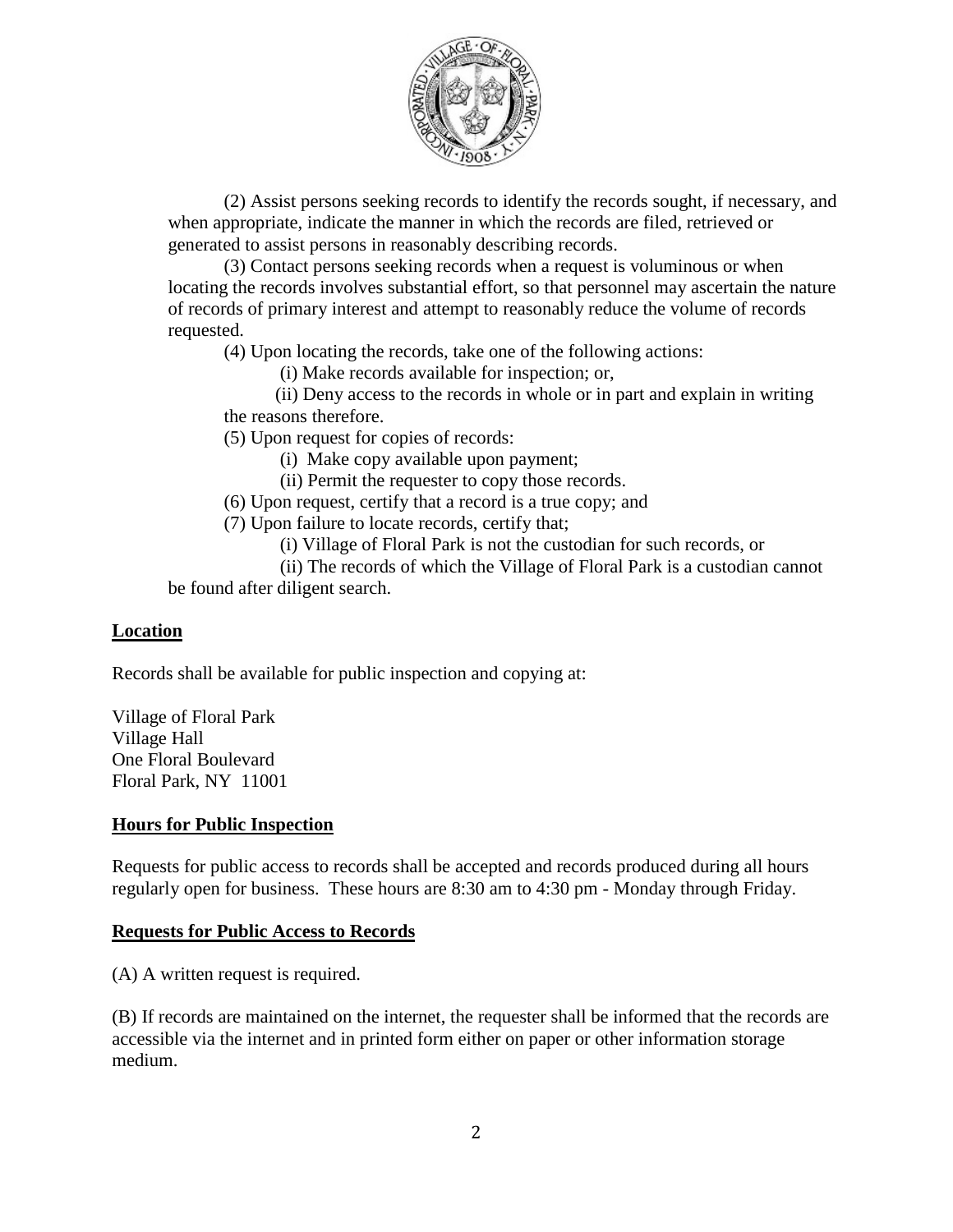

(C) A response shall be given within five business days of receipt of a request by:

(1) informing a person requesting records that the request or portion of the request does not reasonably describe the records sought, including direction, to the extent possible, that would enable that person to request records reasonably described;

(2) granting or denying access to records in whole or in part;

(3) acknowledging the receipt of a request in writing, including an approximate date when the request will be granted or denied in whole or in part, which shall be reasonable under the circumstances of the request and shall not be more than twenty business days after the date of the acknowledgment, or if it is known that circumstances prevent disclosure within twenty business days from the date of such acknowledgment, providing a statement in writing indicating the reason for inability to grant the request within that time and a date certain, within a reasonable period under the circumstances of the request, when the request will be granted in whole or in part; or

(4) if the receipt of request was acknowledged in writing and included an approximate date when the request would be granted in whole or in part within twenty business days of such acknowledgment, but circumstances prevent disclosure within that time, providing a statement in writing within twenty business days of such acknowledgment specifying the reason for the inability to do so and a date certain, within a reasonable period under the circumstances of the request, when the request will be granted in whole or in part.

(D) In determining a reasonable time for granting or denying a request under the circumstances of a request, personnel shall consider the volume of a request, the ease or difficulty in locating, retrieving or generating records, the complexity of the request, the need to review records to determine the extent to which they must be disclosed, the number of requests received by the agency, and similar factors that bear on the ability to grant access to records promptly and within a reasonable time.

(E) A failure to comply with the time limitations described herein shall constitute a denial of a request that may be appealed. Such failure shall include situations in which an officer or employee:

(1) fails to grant access to the records sought, deny access in writing or acknowledge the receipt of a request within five business days of the receipt of a request;

(2) acknowledges the receipt of a request within five business days but fails to furnish an approximate date when the request will be granted or denied in whole or in part;

(3) furnishes an acknowledgment of the receipt of a request within five business days with an approximate date for granting or denying access in whole or in part that is unreasonable under the circumstances of the request;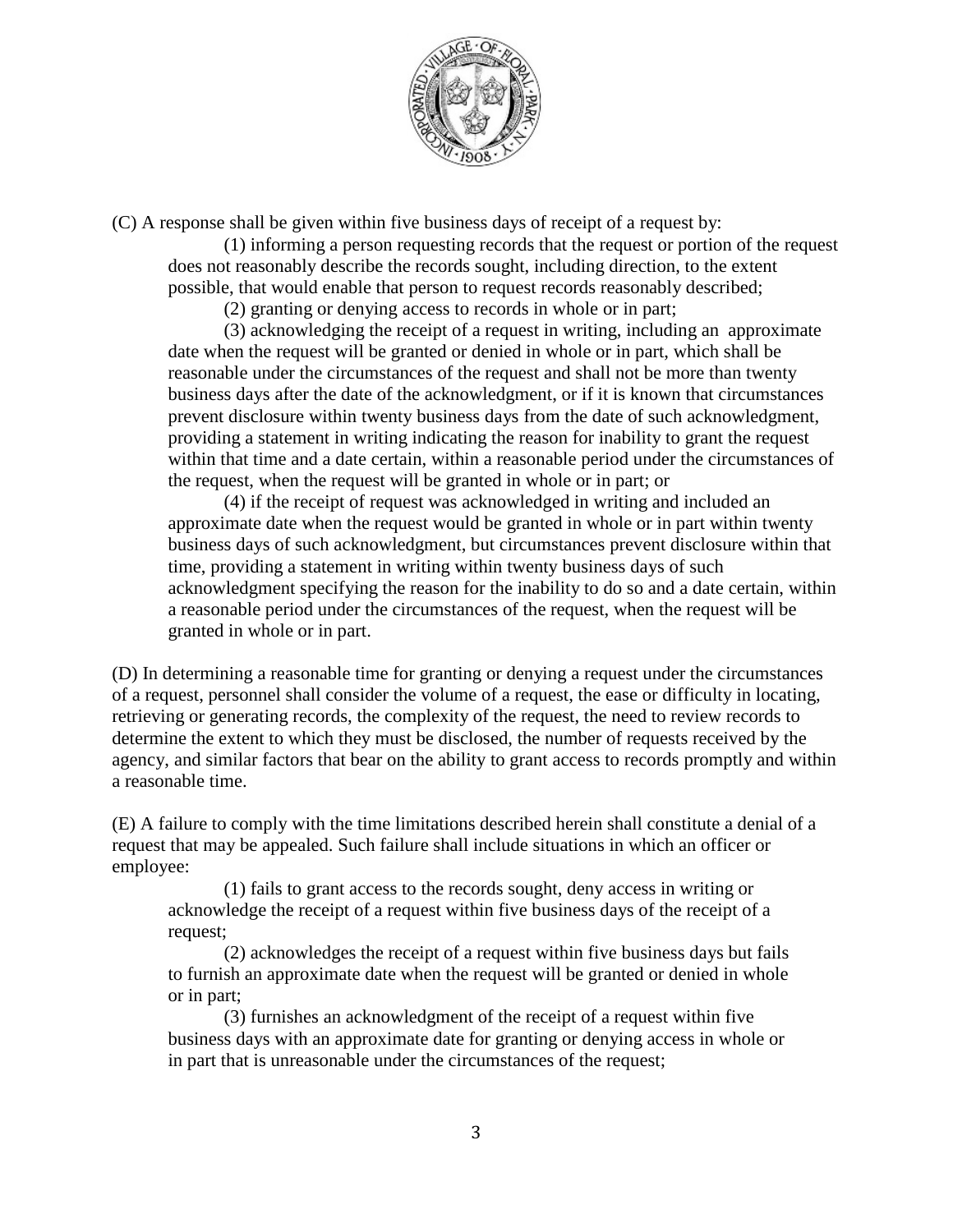

(4) fails to respond to a request within a reasonable time after the approximate date given or within twenty business days after the date of the acknowledgment of the receipt of a request;

(5) determines to grant a request in whole or in part within twenty business days of the acknowledgment of the receipt of a request, but fails to do so, unless the agency provides the reason for its inability to do so in writing and a date certain within which the request will be granted in whole or in part;

(6) does not grant a request in whole or in part within twenty business days of the acknowledgment of the receipt of a request and fails to provide the reason in writing explaining the inability to do so and a date certain by which the request will be granted in whole or in part; or

(7) responds to a request, stating that more than twenty business days is needed to grant or deny the request in whole or in part and provides a date certain within which that will be accomplished, but such date is unreasonable under the circumstances of the request.

#### **Denial of Access to Records**

(A) Denial of access to records shall be in writing stating the reason therefore and advising the requester of the right to appeal to the individual or body established to determine appeals, and shall be identified by name, title, business address and business phone number.

(B) If requested records are not provided promptly such failure shall also be deemed a denial of access.

(C) The following person or persons or body shall determine appeals regarding denial of access to records under the Freedom of Information Law:

Appeals Officer: Gerard M. Bambrick, Village Administrator One Floral Boulevard, Floral Park, NY 11001 516 326-6300

(D) Any person denied access to records may appeal within thirty days of a denial.

(E) The time for deciding an appeal by the individual to determine appeals shall commence upon receipt of a written appeal identifying:

- (1) the date and location of requests for records;
- (2) a description, to the extent possible, of the records that were denied; and
- (3) the name and return address of the person denied access.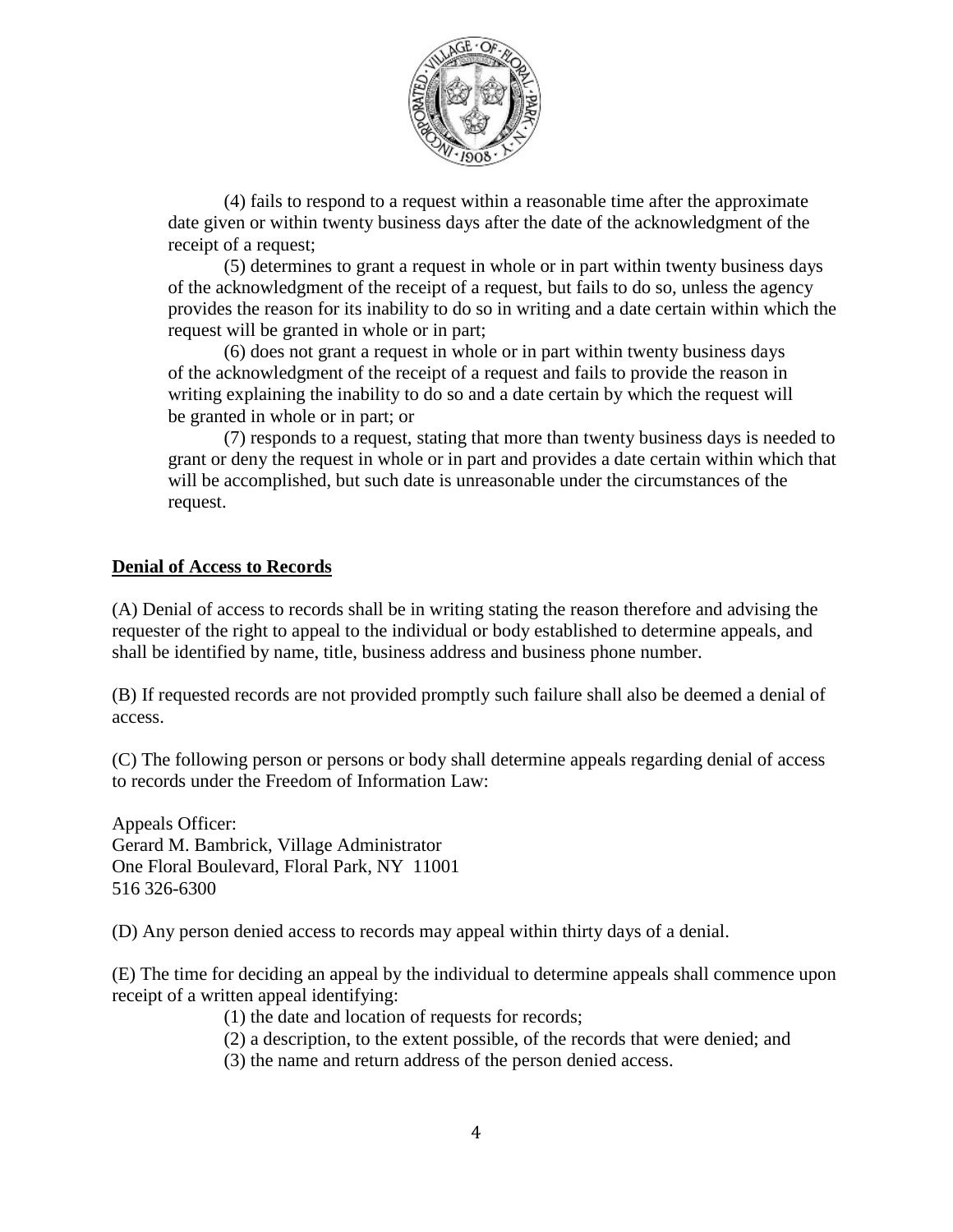

(F) A failure to determine an appeal within ten business days of its receipt by granting access to the records sought or fully explaining the reasons for further denial in writing shall constitute a denial of the appeal.

(G) The person to determine appeals shall transmit to the Committee on Open Government copies of all appeals upon receipt of appeals. Such copies shall be addressed to:

Committee on Open Government Department of State One Commerce Plaza 99 Washington Avenue, Suite 650 Albany, NY 12231

(H) The person to determine appeals shall inform the appellant and the Committee on Open Government of its determination in writing within ten business days of receipt of an appeal. The determination shall be transmitted to the Committee on Open Government in the same manner as set forth subdivision (f) of this section.

### **Fees**

(A) There shall be no fee charged for:

- (1) inspection of records;
- (2) search for records; or
- (3) any certification pursuant to this part.
- (B) Fees for copies may be charged, provided that:

(1) the fee for copying records shall not exceed 25 cents per page for photocopies not exceeding 9 by 14 inches. This section shall not be construed to mandate the raising of fees where agencies or municipalities in the past have charged less than 25 cents for such copies;

(2) the fee for photocopies of records in excess of 9 x 14 inches shall not exceed the actual cost of reproduction; or

(3) an agency has the authority to redact portions of a paper record and does so prior to disclosure of the record by making a photocopy from which the proper redactions are made.

(C) The fee an agency may charge for a copy of any other record is based on the actual cost of reproduction and may include only the following:

(1) an amount equal to the hourly salary attributed to the lowest paid employee who has the necessary skill required to prepare a copy of the requested record, but only when more than two hours of the employee's time is necessary to do so; and

(2) the actual cost of the storage devices or media provided to the person making the request in complying with such request; or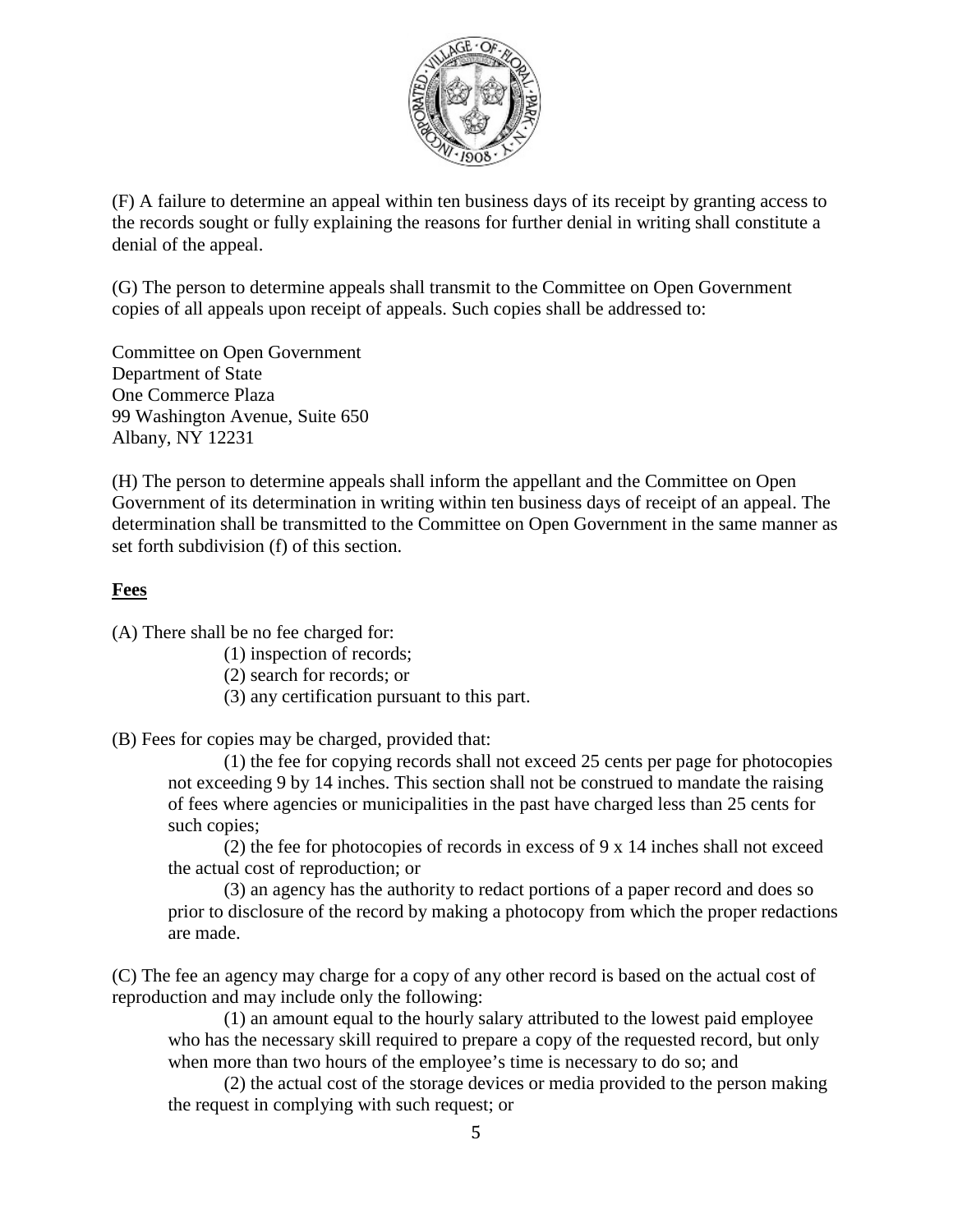

(3) the actual cost to the agency of engaging an outside professional service to prepare a copy of a record, but only when an agency's information technology equipment is inadequate to prepare a copy, and if such service is used to prepare the copy.

(D) When an agency has the ability to retrieve or extract a record or data maintained in a computer storage system with reasonable effort, or when doing so requires less employee time than engaging in manual retrieval or redactions from non-electronic records, the agency shall be required to retrieve or extract such record or data electronically. In such case, the agency may charge a fee in accordance with paragraph (1) and (2) above.

(E) An agency shall inform a person requesting a record of the estimated cost of preparing a copy of the record if more than two hours of an agency employee's time is needed, or if it is necessary to retain an outside professional service to prepare a copy of the record.

(F) An agency may require that the fee for copying or reproducing a record be paid in advance of the preparation of such copy.

(G) An agency may waive a fee in whole or in part when making copies of records available.

## **Public Notice**

A notice containing the title or name and business address of the records access officers and appeals person or body and the location where records can be seen or copies shall be posted in a conspicuous location wherever records are kept and/or published in a local newspaper of general circulation.

### **Severability**

If any provision of these regulations or the application thereof to any person or circumstances is adjudged invalid by a court of competent jurisdiction, such judgment shall not affect or impair the validity of the other provisions of these regulations or the application thereof to other persons and circumstances.